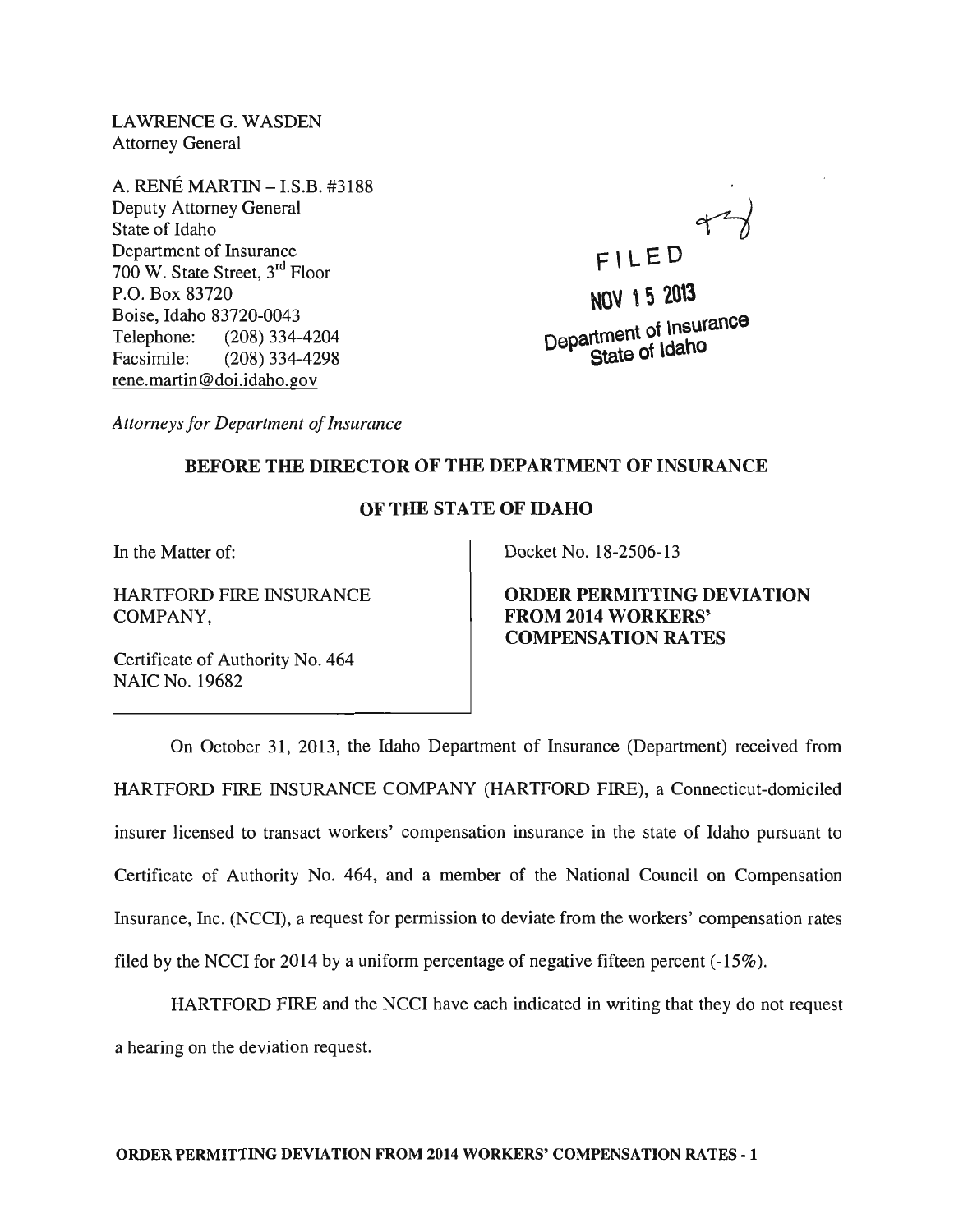The Department's Director (Director), having reviewed and being fully apprised of HARTFORD FIRE's request to deviate from the Idaho workers' compensation premium rates filed by the NCCI for 2014, and the requirements of Idaho Code § 41-1614, has determined that the requested rate deviation is justified.

NOW, THEREFORE, IT IS HEREBY ORDERED, pursuant to Idaho Code § 41-1614, that HARTFORD FIRE's request for a uniform percentage deviation of negative fifteen percent (-15%) from the workers' compensation rates filed by the NCCI for 2014, exclusive of terrorism rates, is GRANTED. This deviation from the Idaho workers' compensation premium rates filed by the NCCI for 2014 shall take effect on January 1,2014, and shall remain in effect for one year from that date unless terminated sooner with the approval of the Director.

DATED this **15 PM** day of November, 2013.

STATE OF IDAHO DEPARTMENT OF INSURANCE

William feel

Director